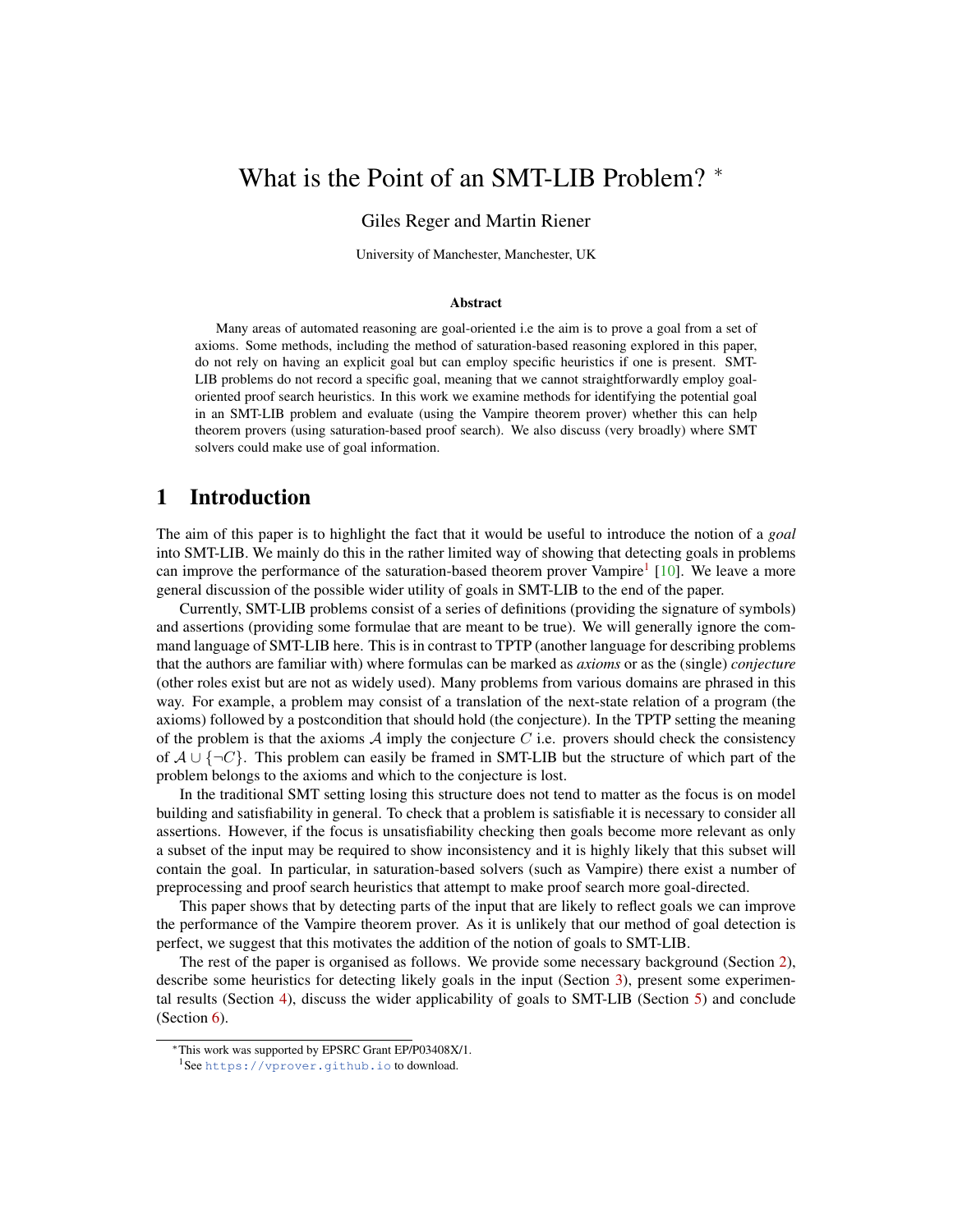## <span id="page-1-0"></span>2 Background

We introduce necessary background for the rest of the paper.

### 2.1 SMT-LIB

The focus of this paper is the SMT-LIB language [\[2\]](#page-7-1). The main fact we focus on is that it does not include a method for marking input formulas as goals or conjectures. Here we briefly discuss (some of) what it does support. Problems in this format consist of three kinds of statement:

- *Definitions.* These are used to define the sorts of function symbols or to introduce new sorts. In SMT-LIB the boolean sort is first-class, meaning that there is no separation between functions and predicates. A number of sorts and interpreted symbols are built-in e.g. Int and arithmetic operators such as  $+$  and  $*$ .
- *Assertions.* These are used to assert first-order formulas using a Lisp-style syntax. Formulas may make use of the standard logical connectives (including quantification), defined function symbols, and predefined theory symbols.
- *Commands*. These instruct the solver to take certain actions. The main command of interest here is check-sat which is called after the problem has been described to instruct the solver to check (un)satisfiability.

The order of statements in SMT-LIB problems matters. Symbols must be defined before being used and commands instruct the solver to take an action using the statements occurring above that command in the file. This last part is particularly important when defining an *incremental* file. This can take two forms – either via a series of check-sat commands (where the assumption is that the answer is repeatedly sat) or by using the push and pop commands to create new solving contexts. This second approach is interesting to the discussion of this paper as one might assume that pushing some formulas on top of an existing set of formulas and checking the resulting problem might imply that the pushed formulas represent some kind of goal.

We discuss broader implications of goal-oriented reasoning and SMT-LIB later.

### 2.2 Goal-Oriented Reasoning in Vampire

Vampire is a saturation-based theorem prover for first-order logic with theories implementing the superposition and resolution calculus and a number of theory-specific reasoning extensions [\[14,](#page-8-1) [15,](#page-8-2) [18\]](#page-8-3). It entered SMT-COMP in 2016 and 2017, placing first in a number of divisions (AUFNIRA, UFDTLIA, UFNIA). Here we briefly describe how Vampire makes use of goal information.

**Preprocessing.** Vampire applies extensive preprocessing to input problems to place them into an optimised clausal form [\[7,](#page-8-4) [17\]](#page-8-5). There are two preprocessing steps that make proof search incomplete by focussing it on the goal.

The first is SInE selection [\[9\]](#page-8-6) which is based on the observation that the proof of a goal tends to use only a small subset of the axioms, particularly in problems with large axiomatizations. The idea is to *heuristically* select a subset of axioms that are likely to be used in the proof of the goal. Axioms are selected using a notion of closeness to the goal that is based on whether they can be connected to the goal via their least common symbol. The approach can be parametrised by various measures and has been found to be widely successful in dealing with large problems.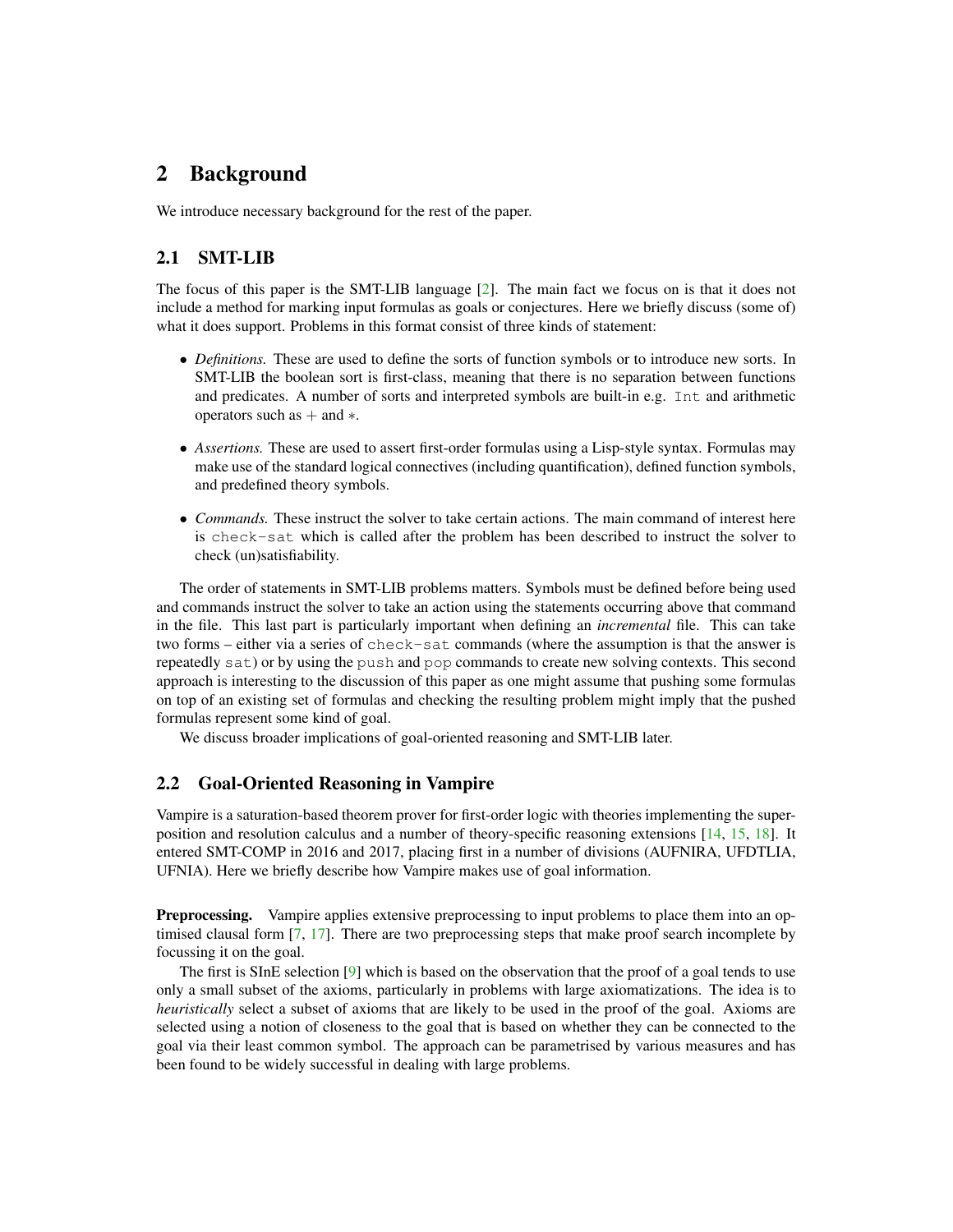

<span id="page-2-1"></span>Figure 1: Illustrating the Given Clause Algorithm.

The second is the set-of-support strategy [\[24,](#page-9-0) [13\]](#page-8-7) where clauses from the goal are put into a set of support and proof search is restricted so that it only makes inferences with clauses in, or derived from, this set. Therefore, this strategy requires all reasoning steps to be related to the goal directly.

Both approaches make proof search incomplete as they potentially throw away clauses that could be necessary to find a proof. They also prevent Vampire from establishing satisfiability, but in general this is impossible when theories are present.

Proof Search. Vampire is a refutational saturation-based theorem prover. The idea is that an input formula of the form Premises  $\rightarrow$  Goal is negated, to give Premises  $\land \neg Goal$ , then clausified to produce a set of clauses S. This set is then *saturated* with respect to some inference system  $\mathcal I$  meaning that for every inference from  $\mathcal I$  with premises in  $S$  the conclusion of the inference is also in  $S$ . If the saturated set S contains a contradiction then the initial formula is necessarily valid. Otherwise, if  $\mathcal I$  is a complete inference system, and importantly the requirements for this completeness have been preserved, then S is satisfiable and the input formula is not valid. If S contains theories then  $\mathcal I$  cannot be complete.

The standard approach to saturation is the *given-clause* algorithm illustrated in Figure [1.](#page-2-1) The idea is to have an active set of clauses with the invariant that all inferences between active clauses have been performed and a passive set of clauses waiting to be activated. The algorithm then iteratively selects a *given clause* from passive and performs all necessary inferences to add it to active. Clause selection is the main place where information about the goal is used to steer proof search in Vampire. Passive clauses are stored in two queues ordered by weight and age respectively and clause selection picks clauses from the front of each queue based on a given ratio. One proof search heuristic (nongoal weight coefficient) specifies a multiplier for the weight of clauses not derived from the goal. Setting this to a value greater than one prioritises clauses derived from the goal.

Not Using the Goal. It should be pointed out that Vampire also has many heuristics and algorithms that make no reliance on the existence of a goal. Most proof search heuristics (e.g. literal selection [\[8\]](#page-8-8)) are based on other metrics that suggest that clauses or inferences would lead to a proof quickly. Additionally, Vampire does not only employ the above saturation-based technique as it also uses finite model building  $[16]$  to establish finite satisfiability in the theory of uninterpreted functions. For this information about the goal is unnecessary.

## <span id="page-2-0"></span>3 Detecting Goals

In this section we consider two (rather primitive) heuristics for detecting input formulas that are likely to be goals. Ideally we would not need to do this as the originator of a problem is most likely best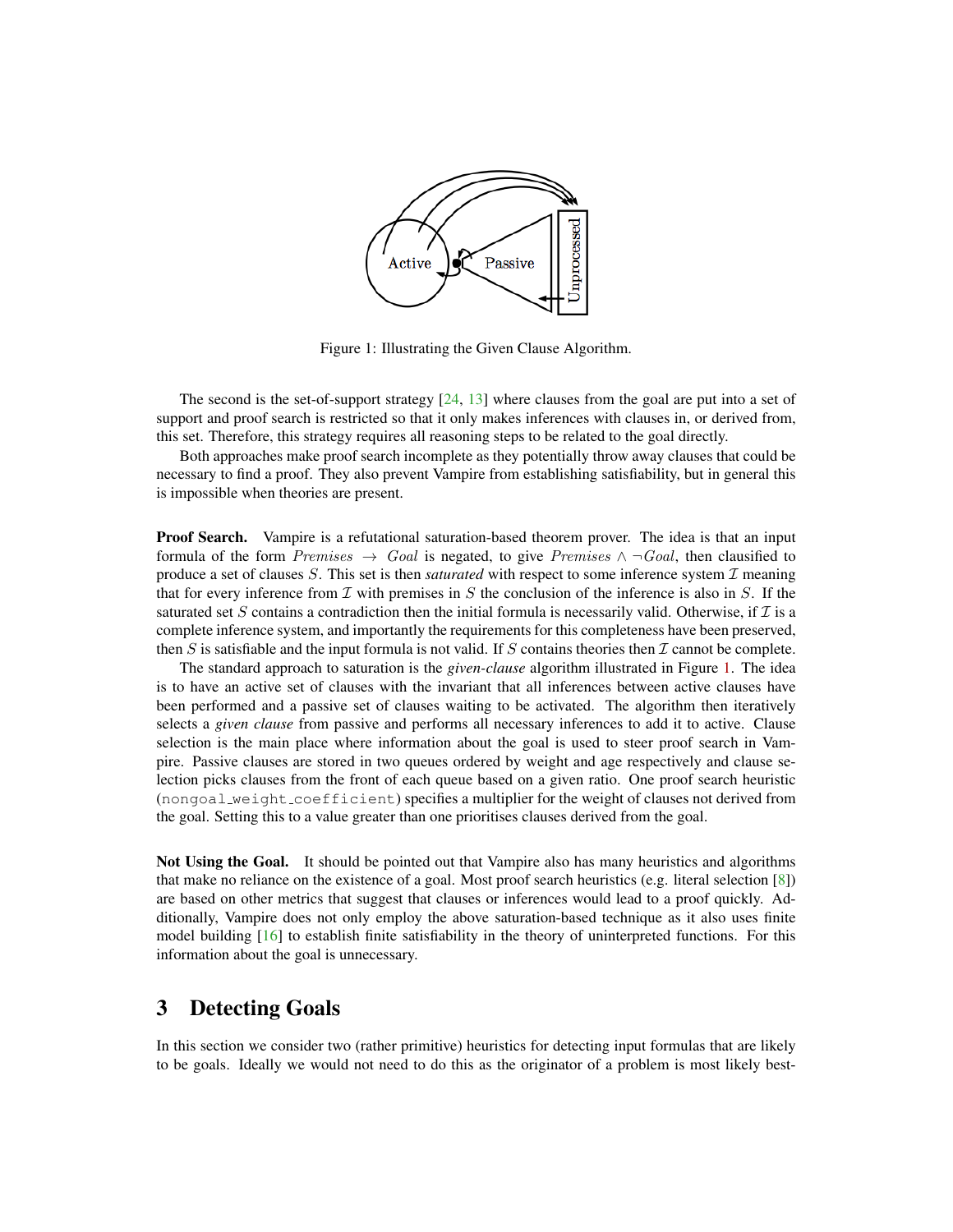Table 1: Statistics on things that look like negated conjectures.

<span id="page-3-0"></span>

| Kind of formula                              | Count of problems containing this kind |
|----------------------------------------------|----------------------------------------|
| $\neg \forall \overline{x}. F[\overline{x}]$ | 3.846                                  |
| $\exists \overline{x}. F[\overline{x}]$      | 3.686                                  |
| Infrequent function symbols                  | 51.628                                 |

placed to identify the goal. However, we implement the below techniques to (i) test whether identifying goals in SMT-LIB problems can help, and (ii) perform goal-oriented reasoning on existing problems in SMT-LIB that are unlikely to ever be annotated with goal information.

#### 3.1 Things That Look Like Negated Conjectures

Our first heuristic attempts to detect things that might be a negated conjecture  $\neg C$  such that overall unsatisfiability will show that  $C$  is valid (with respect to the rest of the problem). We focus on universally quantified conjectures. In such cases formulas of the form  $\neg \forall \overline{x}.F[\overline{x}]$  or equivalently  $\exists \overline{x}.F[\overline{x}]$  are likely candidates. However, some problems may already have been subject to some preprocessing, in which case existential variables may have been Skolemised. To detect such cases we look for formulas containing very infrequently occurring constant symbols or function symbols applied only to variables. Our default notion of very infrequent is for the symbol to appear in a single formula.

As a sanity check, Table [1](#page-3-0) counts the number of problems with formulas of this kind in the area of SMT-LIB we are interested in for Vampire (problems containing quantifiers but not containing bitvectors or floating point). This shows that there are a non-trivial number of problems to be targeted with this approach. However, it should be noted that the infrequent function symbols metric is likely to be a (significant) over-approximation of the number of problems containing useful goals as (i) all problems containing very few assertions will almost certainly have been included and (ii) problems containing constant symbol definitions unused elsewhere (which is common in translations) will have been included.

#### 3.2 Things At the End

As an artefact of how problems are typically created, it is likely that goal assertions are placed at the end of problem files. To check this hypothesis we examined proofs produced by the Vampire theorem prover to see where the input formulas appear in the input problem. We chunk up the input problem into 11 buckets (with the last bucket being the very last formula i.e. it is an unevenly sized bucket) and find the distribution of the assertions from the proof across these buckets. Figure [2](#page-4-1) gives the average distribution across 35,676 proofs. Within this data 76.5% of proofs contain the last line of the input problem. However, roughly 50% of proofs only use the last line of the problem in the proof which suggests that there are many problems consisting of a single line (this is not necessarily the case for all of these proofs, it may just be that the final line is inconsistent by itself). It is interesting to note that the second most common area for parts of the input problem to come from is the start – although this may again be an artifact of short problems.

The heuristic we implement is naive but supported (somewhat) by this evidence. We select the assertions at the end of the problem (with the default being the single final assertion) to mark as goal formulas. It should be noted that we don't necessarily expect this to be useful in a competition setting where syntactic features of a problem are altered. However, the focus here is on solving actual problems and it seems reasonable to attempt to make use of the artefact of goals appearing at the end of files.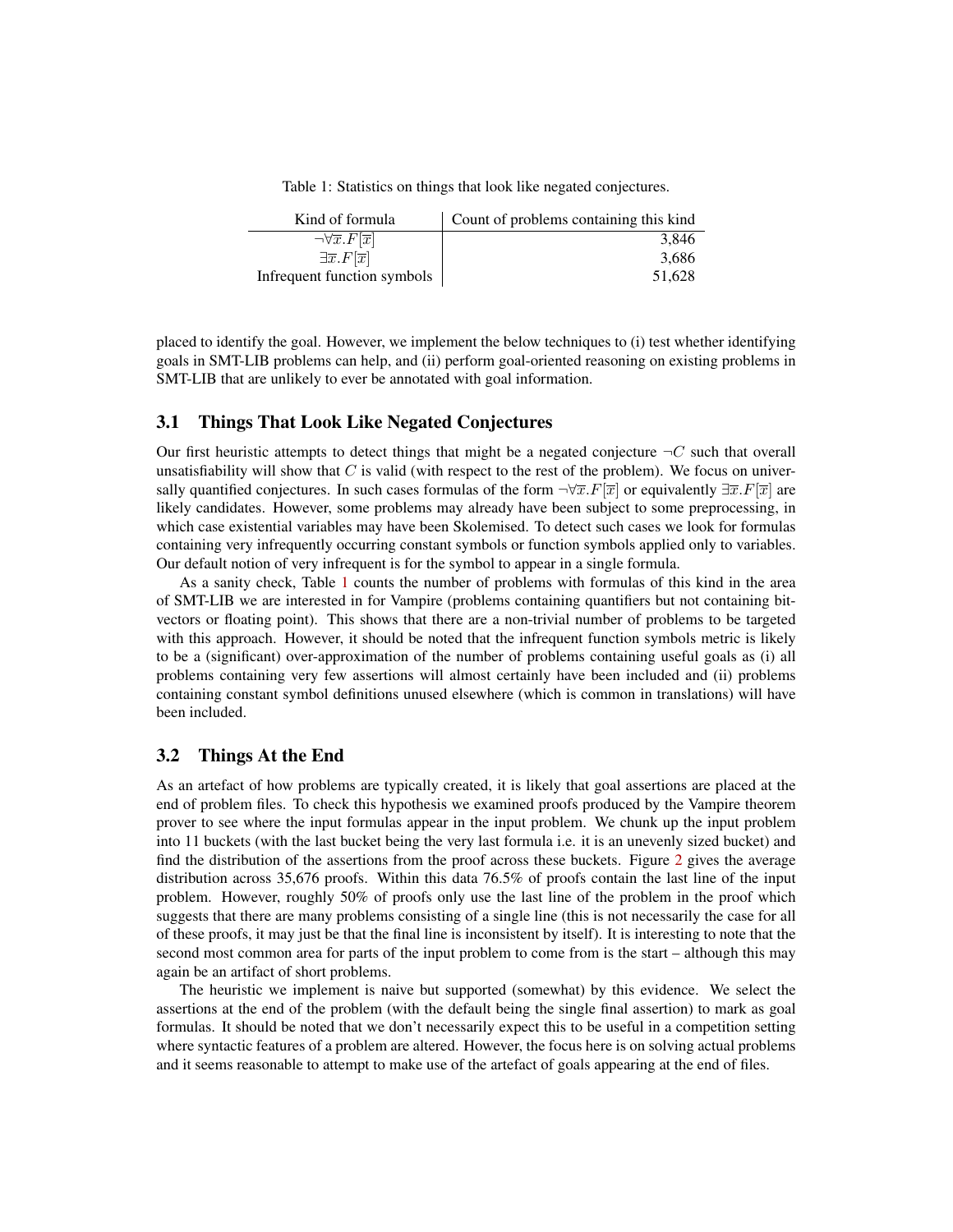

<span id="page-4-1"></span>Figure 2: Checking the hypothesis that goals are at the end of problem files.

### 3.3 Implementation

The above heuristics lead to the implementation of a simple preprocessing step that marks formulas as goals. The option is called guess the goal and is (currently) available on an experimental branch of Vampire's GitHub repository<sup>[2](#page-4-2)</sup>. The values this new option can take are as follows:

- exists\_top. Mark as a goal if the top level is  $\neg \forall$  or  $\exists$ .
- exists sym. Mark as goal if contains a symbol appearing in at most k formulas (default  $k = 1$ )
- exists all. The union of the previous two.
- position. Mark as goal in the final n (default  $n = 1$ )
- all. Perform all of the above.

Both the exists sym and position options come with further parameters but we do not explore those here as our experiments are proof-of-concept in nature.

## <span id="page-4-0"></span>4 Experimental Evaluation

The experiments described in this section use all relevant problems from SMT-LIB<sup>[3](#page-4-3)</sup> (i.e. those with quantifiers and no floating point or bitvectors)<sup>[4](#page-4-4)</sup> and were run on the StarExec cluster [\[22\]](#page-8-10) where each node contains an Intel Xeon 2.4GHz processor. In experiments we run Vampire 4.2.1 extended with the options previously described.

### 4.1 Exploring Goal-Oriented Heuristics

In our first experiment we consider the default mode of Vampire (with AVATAR modulo theories [\[14\]](#page-8-1) switched on) and run exists all goal detection and the two different goal-oriented preprocessing

<span id="page-4-3"></span><span id="page-4-2"></span><sup>2</sup>[https://github.com/vprover/vampire/tree/smt\\_goals](https://github.com/vprover/vampire/tree/smt_goals)

<sup>3</sup>Copied from StarExec space [https://www.starexec.org/starexec/secure/explore/spaces.jsp?id=](https://www.starexec.org/starexec/secure/explore/spaces.jsp?id=234826) [234826](https://www.starexec.org/starexec/secure/explore/spaces.jsp?id=234826).

<span id="page-4-4"></span><sup>&</sup>lt;sup>4</sup>We report on a subset of the benchmarks in the experiments as for some logics the results are uninteresting.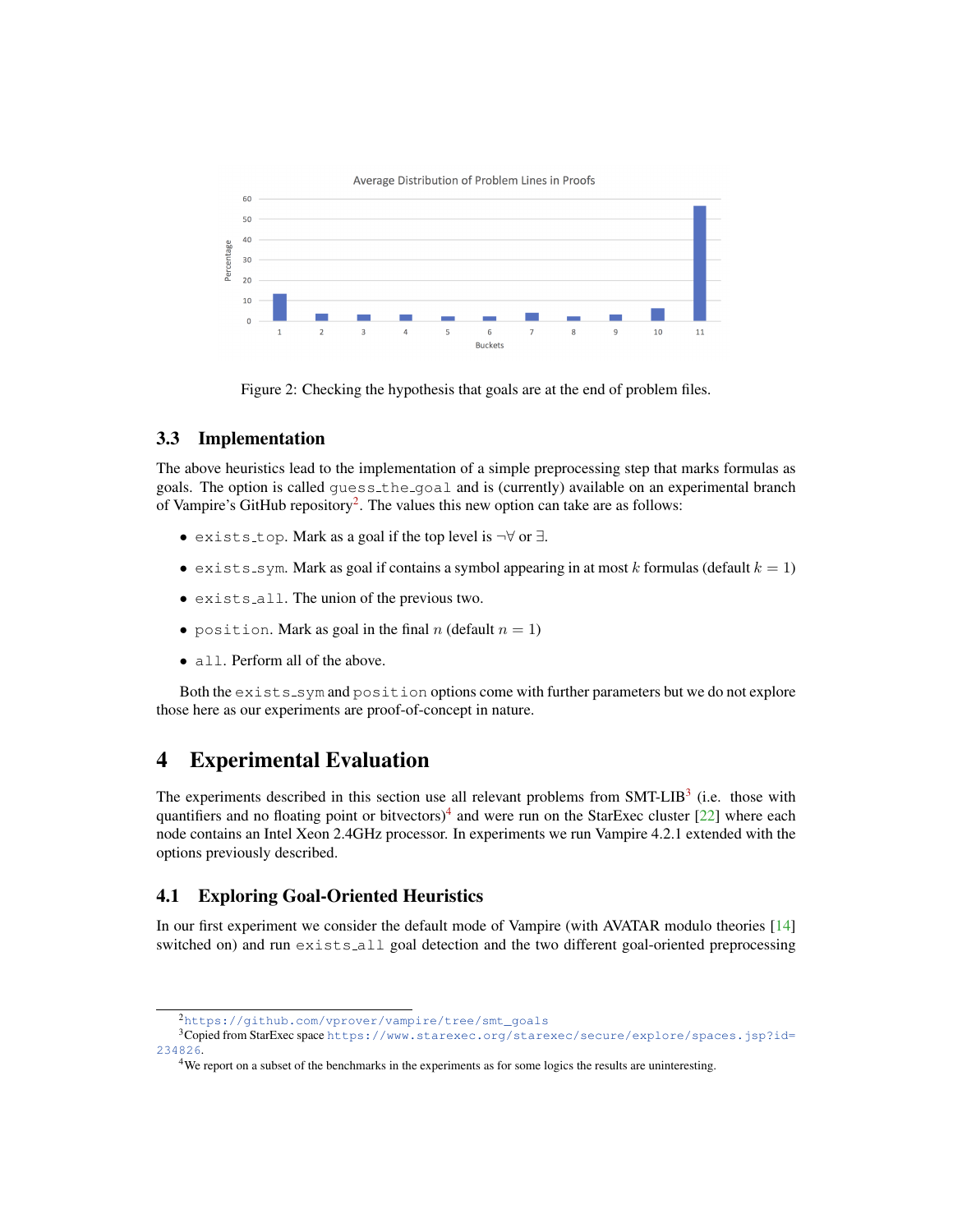<span id="page-5-2"></span>Table 2: Number of solved problems when running goal detection and goal-oriented preprocessing with SInE selection and set of support. Numbers in parenthesis give number of unique solutions.

| Logic        | default   | sine      | sine10   | <b>SOS</b> |
|--------------|-----------|-----------|----------|------------|
| UFDTLIA      | 50        | 49        | 49       | 59 $(10)$  |
| <b>UFDT</b>  | 1,944(10) | 1,935(2)  | 1,932(3) | 1,933(16)  |
| <b>UFIDL</b> | 55        | 55        | 55       | 55         |
| UFLIA        | 4,351(96) | 4,250(10) | 4,249(8) | 3,789(40)  |
| UF           | 2,950(31) | 2,966(2)  | 2,973(4) | 2,925(26)  |

heuristics for [5](#page-5-1) minutes<sup>5</sup>. For SInE we ran with two variants with sine10 being more restrictive than sine (it limits sine depth to 10).

Table [2](#page-5-2) presents the results for logics where one or more problems were solved. For many logics no problems were solved as the default strategy in Vampire is not very powerful by itself - we typically run tens to hundreds of different strategies in a portfolio mode (see next section). A solution is unique if it is solved by exactly one strategy.

All three strategies using goal-oriented preprocessing solved problems unsolved without those heuristics and in two cases such a strategy solved the most problems overall in a logic. This demonstrates that detecting goals can contribute positively to solving problems. The most restrictive of these options is sine10 and this performed the best.

#### 4.2 Extending the Portfolio Mode

In our second experiment we applied goal detection on top of the portfolio used in the SMT competi-tion<sup>[6](#page-5-3)</sup>. Portfolio mode uses many strategies using a variety of different preprocessing and proof search options in a time-sliced manner across multiple cores. This time Vampire was run for 30 minutes (although it usually runs for much less time) with two of the goal detection strategies (due to issues with StarExec the results of other experiments are pending). The results are given in Table [3](#page-6-0) (we exclude logics where all three strategies solve the same number of problems). Again we can see that the use of goal detection can improve the performance of Vampire. The results suggest that including the strategies where goal detection helped in the standard portfolio mode would observably improve the performance of Vampire.

## <span id="page-5-0"></span>5 Effect on SMT Solvers

In this section we consider whether adding this goal information could help traditional SMT solvers following the lazy  $CDCL(T)$  architecture [\[3\]](#page-7-2) e.g. CVC4 [\[1\]](#page-7-3).

Vampire uses goal information to select the part of the search space to prioritise when searching for a contradiction. SMT solvers (and SAT solvers) could do the same in variable selection i.e. selecting the SAT variable that represents the literal 'closest' to the goal (for some measure). We have begun to explore a similar idea in Vampire's AVATAR architecture [\[23\]](#page-9-1) but have not obtained any experimental results yet.

<span id="page-5-1"></span><sup>5</sup>We run for 5 minutes with single strategies and 30 minutes with portfolio mode as the portfolio mode is made up of many single strategies and our results from the single strategy experiments are meant to act as guidance as to what should be added to the portfolio.

<span id="page-5-3"></span><sup>6</sup>See <http://smtcomp.sourceforge.net/2018/>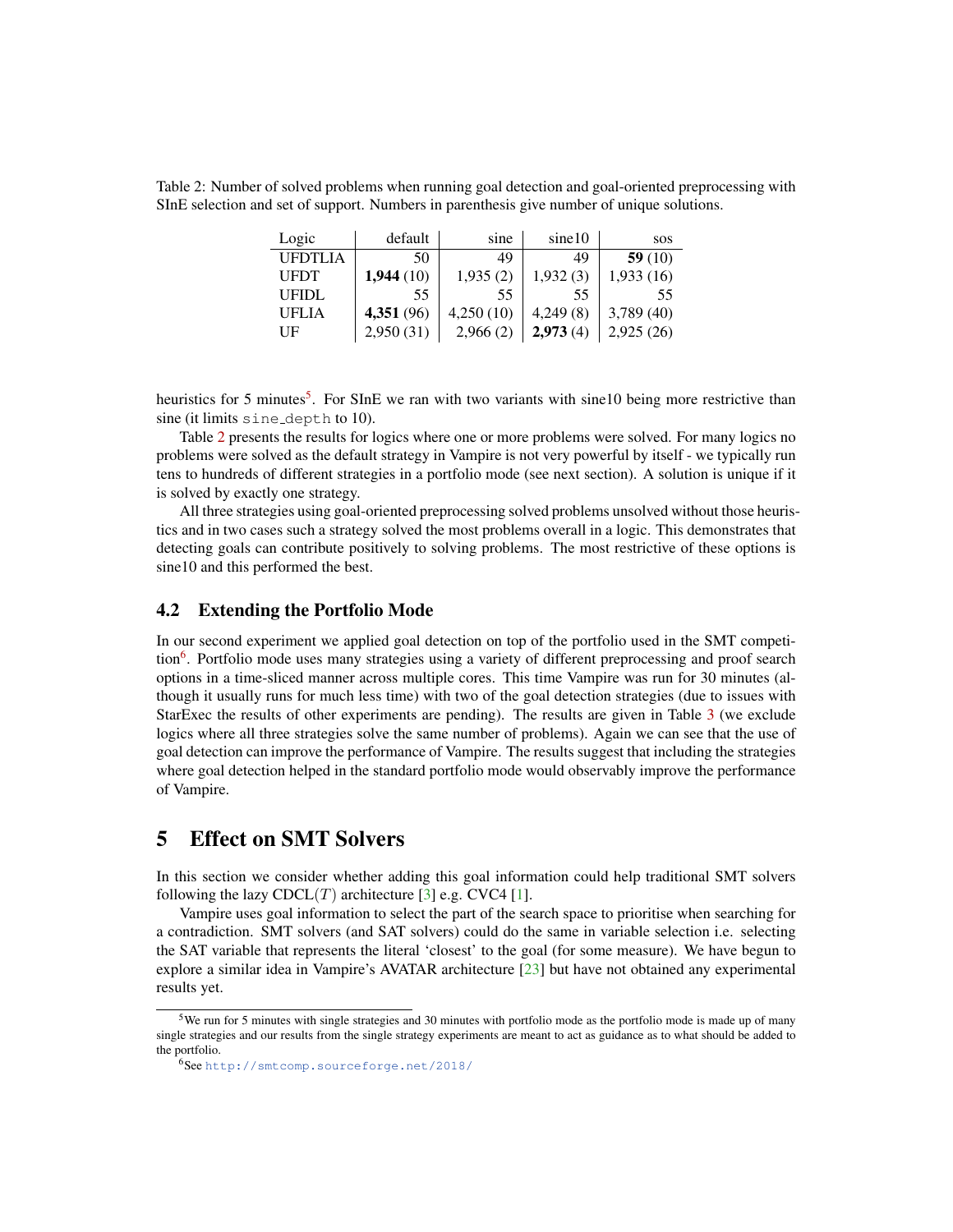<span id="page-6-0"></span>Table 3: Number of solved problems when extending portfolio mode with goal detection. Numbers in parenthesis give number of unique solutions.

| Logic           | off        | exists_all | position  |
|-----------------|------------|------------|-----------|
| <b>AUFDTLIA</b> | 634        | 634        | 635(1)    |
| <b>AUFLIRA</b>  | 19,760(1)  | 19,761(1)  | 19,760    |
| <b>AUFNIRA</b>  | 1,051      | 1,049      | 1,054(4)  |
| LIA             | 218        | 218        | 217       |
| LRA             | 914(2)     | 1,006(6)   | 1,003(7)  |
| UFDT            | 2,207(4)   | 2,218(14)  | 2,202(1)  |
| UFLIA           | 7,537(14)  | 7,540(23)  | 7526 (14) |
| <b>UFNIA</b>    | 2,404 (19) | 2,386(20)  | 2,383(18) |
| UF              | 3,474(14)  | 3,468(15)  | 3,462(8)  |

Another approach that we would expect to benefit from goal information would be for instantiation [\[19\]](#page-8-11). The most obvious use-case would be during instantiation via E-matching [\[12\]](#page-8-12). Preferring goal related terms during trigger selection could help find conflicting instances more quickly. Since a large number of instantiations increase the size of the congruence closure significantly the terms generated by E-matching could even be reduced to only those related to the goal. One could also imagine using goal information in model-based [\[6\]](#page-8-13) and conflict-based [\[21\]](#page-8-14) instantiation.

In the context of Isabelle, Sledgehammer already uses the conjecture to perform relevance filtering on the input problems[\[4\]](#page-7-4). However, this filtering is performed once and then the problem is given to the solver. If a solver can perform its own filtering in different ways (e.g. within a portfolio) using this goal information then it may be able to find a more optimal filtering.

Inductive theorem proving is another area where it can be helpful to know what the goal is as induction should be applied in a guided way. Previous approaches to integrating induction into SMT solvers [\[20,](#page-8-15) [11\]](#page-8-16) used similar heuristics to those mentioned in Section [3](#page-2-0) to identify formulas on which to apply induction. The TIP format already provides the  $assert-not$  construct  $[5]$  to indicate a goal.

Does Adding Goals Help CVC4? We ran a further experiment to investigate whether goal detection could help in SMT solvers. We used Vampire as a pre-processor  $(-\text{mode } \text{tr}$  epreprocess), once with SInE selection of unlimited depth and goal guessing turned on  $(-ss \, \text{axioms} -gtg \, \text{exists all})$ and once without  $(-s\, \infty \, \text{cf})$ ). To reduce the impact of unrelated optimizations, the options for function definition elimination ( $-\text{fde }$  off, unused predicate definition removal ( $-\text{updr }$  off) and for subterm naming  $(-nm \ 32767)$  were turned off. Since Vampire only outputs the TPTP format we were restricted solvers that can read it. This reduced the choice of SMT solvers to CVC4 which we used the development version<sup>[7](#page-6-1)</sup> with a timeout of 300 seconds on the two versions of the benchmark.

To identify problems that could benefit from relevance filtering, we took the non-incremental SMTLIB benchmarks<sup>[8](#page-6-2)</sup> and focused on the 2534 benchmarks that are expected to be unsatisfiable and larger than 100KB. Due Starexec's space quota of 5GB, we removed the lahiri-cav09-storm-queries from the UFNIA suite and ended up with 2225 files. Out of these 1[9](#page-6-3)30 could be parsed by  $CVC4<sup>9</sup>$ .

Applying SInE selection took between 0.005 and 6.892 with an average of 0.328 seconds. There

<span id="page-6-2"></span><span id="page-6-1"></span><sup>7</sup>Version 1.6pre at git commit 28e9077fad9d5c61c61a1762e7cf021c226cb9c2

<sup>8</sup>54825 in the logics ALIA, AUFDTLIA, AUFLIA, AUFLIRA, AUFNIRA, LIA, LRA, NIA, NRA, UF, UFDT, UFDTLIA, UFIDL, UFLIA, UFLRA, UFNIA

<span id="page-6-3"></span><sup>&</sup>lt;sup>9</sup>Some literals like  $\$false = X$  are unsupported.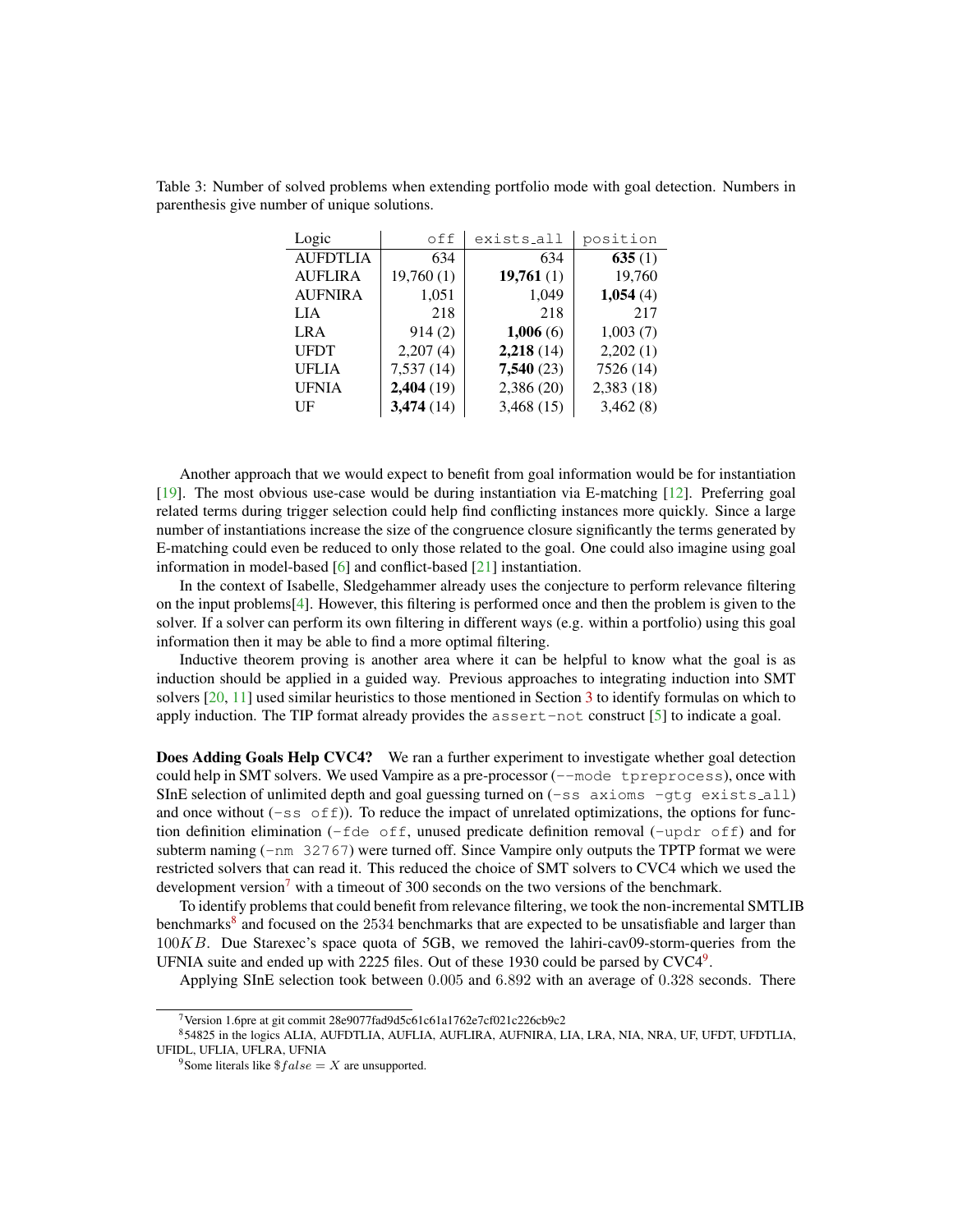<span id="page-7-5"></span>

Figure 3: Scatter plots of SInE selection with goal guessing against no sine selection and a direct call of CVC4

were 281 problems that could not be solved without relevance filtering, with 23 being solved between 50 and 250 seconds. There were also 7 cases taking longer than 10 seconds where the speedup factor was greater than 2. Compared to CVC4 executed directly on the original SMTLIB file there are none that can only be solved with our heuristics. There were 3 cases taking longer than 10 seconds where the speedup factor was greater than 2. Scatter plots of the timings can be seen in Figure [3.](#page-7-5) This indicates possible speedups for direct inclusion of relevance filtering into SMT solvers.

## <span id="page-7-0"></span>6 Conclusion

The aim of this paper was to demonstrate that adding the notion of a goal or conjecture to SMT-LIB problems would be generally helpful. We have done this by automatically detecting likely goal assertions and then showing that treating such assertions as goals in the Vampire theorem prover improved performance. We are not suggesting that the options described in this paper are optimised or will be used as they are within Vampire in the future (although we will explore this).

Whilst we are suggesting that it would be helpful for SMT-LIB problems to include goal information, we have made no proposal as to how this should be done.

## References

- <span id="page-7-3"></span>[1] C. Barrett, C. Conway, M. Deters, L. Hadarean, D. Jovanovic, T. King, A. Reynolds, and C. Tinelli. CVC4. In *Proceedings of the 23rd International Conference on Computer Aided Verification*, number 6806 in Lecture Notes in Computer Science, pages 171–177. Springer-Verlag, 2011.
- <span id="page-7-1"></span>[2] Clark Barrett, Pascal Fontaine, and Cesare Tinelli. The SMT-LIB Standard: Version 2.6. Technical report, Department of Computer Science, The University of Iowa, 2017. Available at www.SMT-LIB.org.
- <span id="page-7-2"></span>[3] Clark Barrett, Robert Nieuwenhuis, Albert Oliveras, and Cesare Tinelli. Splitting on demand in SAT modulo theories. In *Logic for Programming, Artificial Intelligence, and Reasoning, 13th International Conference, LPAR 2006, Phnom Penh, Cambodia, November 13-17, 2006, Proceedings*, pages 512–526, 2006.
- <span id="page-7-4"></span>[4] Jasmin Christian Blanchette, Sascha Böhme, and Lawrence C. Paulson. Extending Sledgehammer with SMT solvers. *J. Autom. Reasoning*, 51(1):109–128, 2013.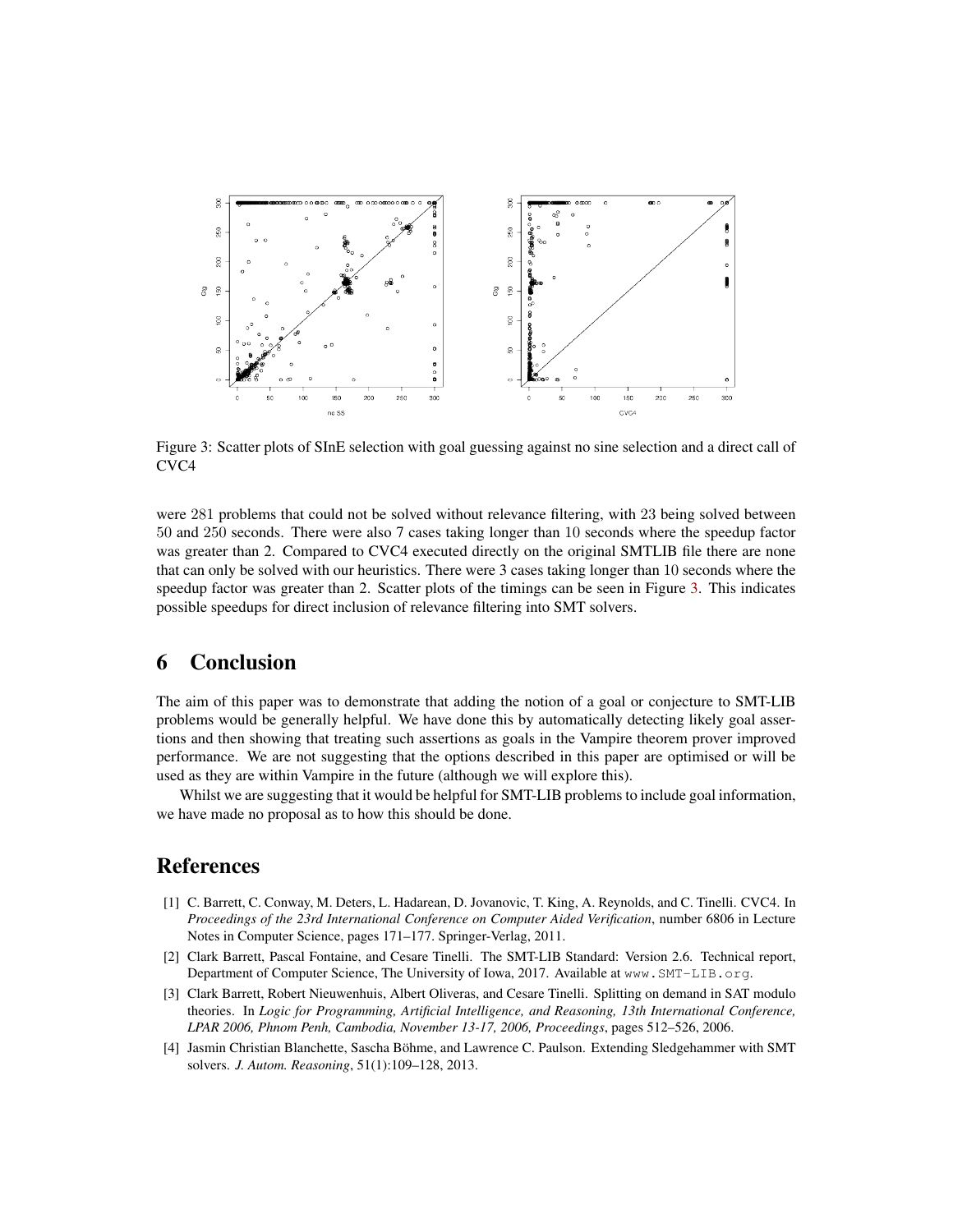- <span id="page-8-17"></span>[5] Koen Claessen, Moa Johansson, Dan Rosén, and Nicholas Smallbone. TIP: tons of inductive problems. In *Intelligent Computer Mathematics - International Conference, CICM 2015, Washington, DC, USA, July 13- 17, 2015, Proceedings*, pages 333–337, 2015.
- <span id="page-8-13"></span>[6] Yeting Ge and Leonardo Mendonça de Moura. Complete Instantiation for Quantified Formulas in Satisfiabiliby Modulo Theories. In *Computer Aided Verification, 21st International Conference, CAV 2009, Grenoble, France, June 26 - July 2, 2009. Proceedings*, pages 306–320, 2009.
- <span id="page-8-4"></span>[7] Krystof Hoder, Zurab Khasidashvili, Konstantin Korovin, and Andrei Voronkov. Preprocessing Techniques for First-Order Clausification. In *Formal Methods in Computer-Aided Design, FMCAD 2012, Cambridge, UK, October 22-25, 2012*, pages 44–51, 2012.
- <span id="page-8-8"></span>[8] Kryštof Hoder, Giles Reger, Martin Suda, and Andrei Voronkov. Selecting the selection. In Automated *Reasoning: 8th International Joint Conference, IJCAR 2016, Coimbra, Portugal, June 27 – July 2, 2016, Proceedings*, pages 313–329, Cham, 2016. Springer International Publishing.
- <span id="page-8-6"></span>[9] Kryštof Hoder and Andrei Voronkov. Sine qua non for large theory reasoning. In Nikolaj Bjørner and Viorica Sofronie-Stokkermans, editors, *Automated Deduction – CADE-23*, pages 299–314, Berlin, Heidelberg, 2011. Springer Berlin Heidelberg.
- <span id="page-8-0"></span>[10] Laura Kovács and Andrei Voronkov. First-order theorem proving and Vampire. In Natasha Sharygina and Helmut Veith, editors, *CAV 2013*, volume 8044 of *Lecture Notes in Computer Science*, pages 1–35, 2013.
- <span id="page-8-16"></span>[11] K. Rustan M. Leino. Automating induction with an SMT solver. In *Proceedings of the 13th International Conference on Verification, Model Checking, and Abstract Interpretation*, VMCAI'12, pages 315–331, Berlin, Heidelberg, 2012. Springer-Verlag.
- <span id="page-8-12"></span>[12] K. Rustan M. Leino and Clement Pit-Claudel. Trigger selection strategies to stabilize program verifiers. In ´ *Computer Aided Verification - 28th International Conference, CAV 2016, Toronto, ON, Canada, July 17-23, 2016, Proceedings, Part I*, pages 361–381, 2016.
- <span id="page-8-7"></span>[13] William McCune. OTTER 2.0. In *10th International Conference on Automated Deduction, Kaiserslautern, FRG, July 24-27, 1990, Proceedings*, pages 663–664, 1990.
- <span id="page-8-1"></span>[14] Giles Reger, Nikolaj Bjørner, Martin Suda, and Andrei Voronkov. AVATAR modulo theories. In Christoph Benzmüller, Geoff Sutcliffe, and Raul Rojas, editors, GCAI 2016. 2nd Global Conference on Artificial Intel*ligence*, volume 41 of *EPiC Series in Computing*, pages 39–52. EasyChair, 2016.
- <span id="page-8-2"></span>[15] Giles Reger and Martin Suda. Set of support for theory reasoning. In Thomas Eiter, David Sands, Geoff Sutcliffe, and Andrei Voronkov, editors, *IWIL Workshop and LPAR Short Presentations*, volume 1 of *Kalpa Publications in Computing*, pages 124–134. EasyChair, 2017.
- <span id="page-8-9"></span>[16] Giles Reger, Martin Suda, and Andrei Voronkov. Finding finite models in multi-sorted first-order logic. In Nadia Creignou and Daniel Le Berre, editors, *SAT 2016*, pages 323–341. Springer International Publishing, 2016.
- <span id="page-8-5"></span>[17] Giles Reger, Martin Suda, and Andrei Voronkov. New techniques in clausal form generation. In Christoph Benzmüller, Geoff Sutcliffe, and Raul Rojas, editors, *GCAI 2016. 2nd Global Conference on Artificial Intelligence*, volume 41 of *EPiC Series in Computing*, pages 11–23. EasyChair, 2016.
- <span id="page-8-3"></span>[18] Giles Reger, Martin Suda, and Andrei Voronkov. Unification with abstraction and theory instantiation in saturation-based reasoning. In Dirk Beyer and Marieke Huisman, editors, *Tools and Algorithms for the Construction and Analysis of Systems*, pages 3–22, Cham, 2018. Springer International Publishing.
- <span id="page-8-11"></span>[19] Andrew Reynolds. Conflicts, models and heuristics for quantifier instantiation in SMT. In Laura Kovacs and Andrei Voronkov, editors, *Vampire 2016. Proceedings of the 3rd Vampire Workshop*, volume 44 of *EPiC Series in Computing*, pages 1–15. EasyChair, 2017.
- <span id="page-8-15"></span>[20] Andrew Reynolds and Viktor Kuncak. Induction for SMT solvers. In *Verification, Model Checking, and Abstract Interpretation - 16th International Conference, VMCAI 2015, Mumbai, India, January 12-14, 2015. Proceedings*, pages 80–98, 2015.
- <span id="page-8-14"></span>[21] Andrew Reynolds, Cesare Tinelli, and Leonardo de Moura. Finding conflicting instances of quantified formulas in SMT. In *Proceedings of the 14th Conference on Formal Methods in Computer-Aided Design*, FMCAD '14, pages 31:195–31:202, Austin, TX, 2014. FMCAD Inc.
- <span id="page-8-10"></span>[22] Aaron Stump, Geoff Sutcliffe, and Cesare Tinelli. StarExec, a cross community logic solving service.